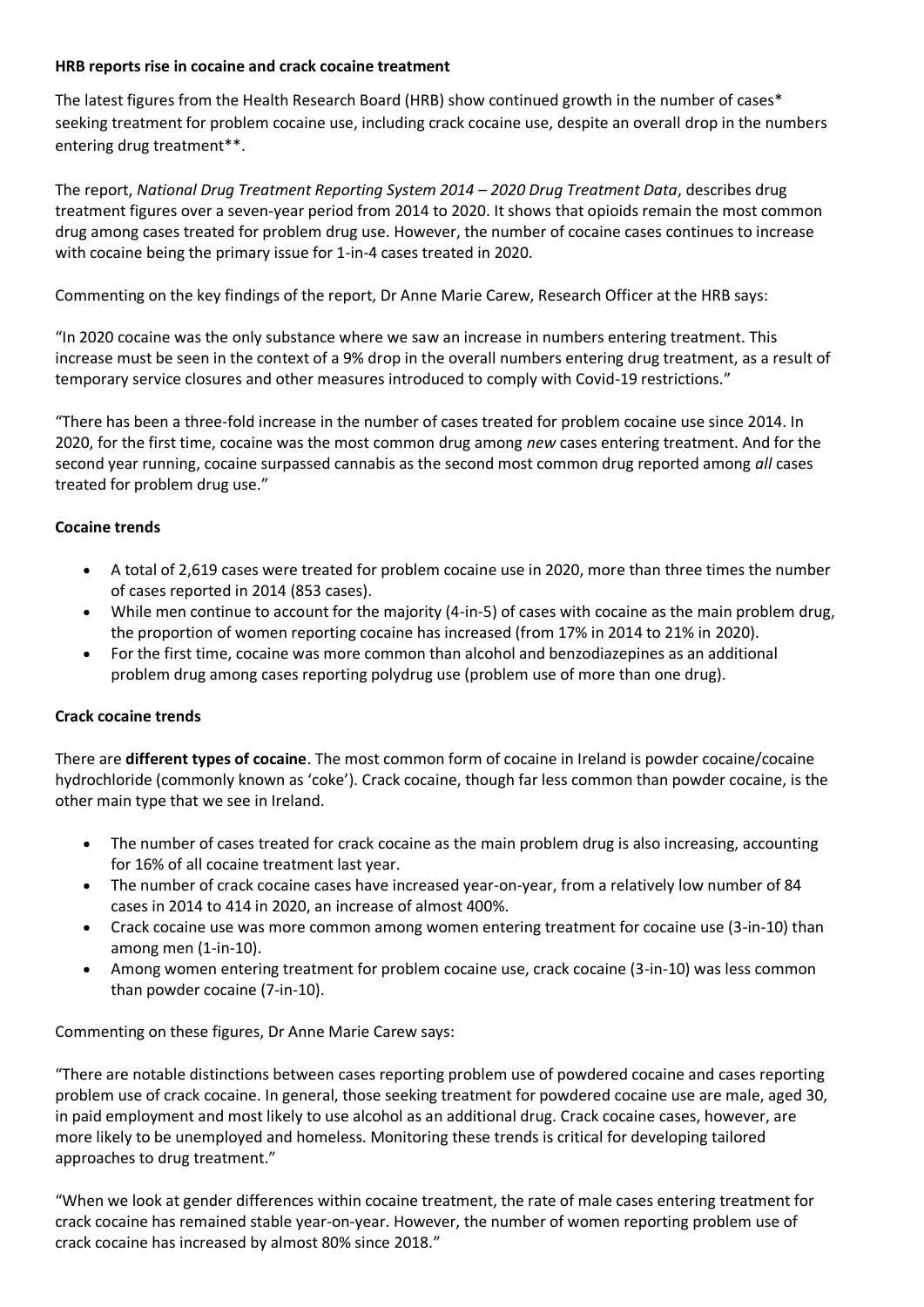# **Residing with children**

For the first time, data on parents in drug treatment are reported. In 2020:

- Approximately 1-in-10 cases entering treatment for problem drug use had children aged 17 years or younger at home.
- Approximately 1-in-4 cases had children aged 17 years or younger who did not reside with them.

### According to Dr Carew:

"This is the first time we have reported data on parents in drug treatment. It is essential that we understand the wider context of the impact of drugs. By monitoring these emerging trends in drug use and treatment in Ireland, the Health Research Board has a pivotal role to inform evidence-based approaches that help reduce harm and support recovery among people seeking treatment for drug use and their families."

More details on drug treatment figures from the National Drug Treatment Reporting System are shown below. The full report is available on the HRB website. An infographic that outlines key data is also available for download.

\* It is important to note that each record in the NDTRS database relates to a treatment episode (a case), and not to a person. This means that the same person could be counted more than once in the same calendar year if they had more than one treatment episode in that year.

\*\* In 2020 we saw an overall drop in the number of cases entering drug treatment for problem use of any drug, which is the result of temporary service closures and measures introduced to comply with Covid-19 restrictions. This does not necessarily indicate a real decline in demand for treatment.

#### **ENDS**

For further information, infographics or to organise interviews with experts, please contact:

Martha Connolly, Communications Officer, Health Research Board

**m** +353 85 859 0250, **e** [mconnolly@hrb.ie](mailto:mconnolly@hrb.ie)

#### **NOTE TO EDITORS**

This report describes trends in treated problem drug use in Ireland over the seven-year period 2014 to 2020, as recorded by the National Drug Treatment Reporting System (NDTRS). This information will assist policy makers, service planners and public health practitioners to develop appropriate responses to problem drug use in the future.

The Health Research Board (HRB) is Ireland's lead funding agency supporting innovative health research and delivering data and evidence that improves people's health and patient care. We are committed to putting people first, and ensuring data and evidence are used in policy and practice to overcome health challenges, advance health systems, and benefit society and economy.

#### **Overall findings on drug treatment in 2020**

In 2020, a total of 9,702 cases were treated for problem drug use, a 9% decrease from 10,664 in 2019.

#### **Main problem drug (excluding alcohol)**

• Opioids (mainly heroin) were the most reported problem drug, accounting for 37% of cases treated in 2020, a decrease from 50% of cases in 2014.